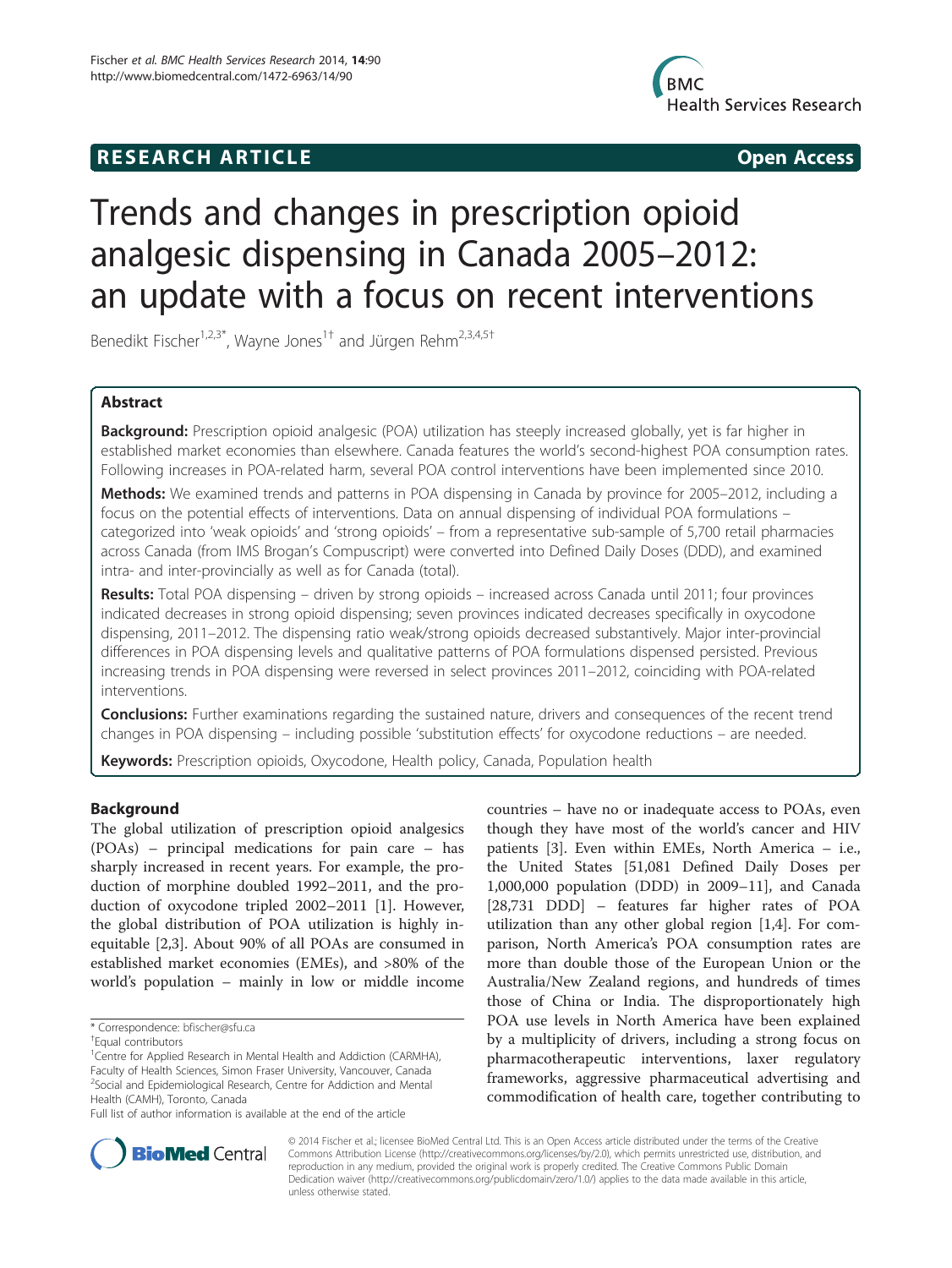an environment of medical care where pharmaceutical interventions are commonly privileged by providers and desired by patients over other interventions [[5-8](#page-6-0)].

The high and rising POA use rates specifically in Canada – similar to the US – have been paralleled by substantive levels of POA-related morbidity and mortality [\[4](#page-6-0)]. In Ontario, some 6% of adults, and 15% of highschool students reported non-medical POA use in 2010/ 2011; POA-related substance use treatment admissions more than doubled, and POA-related overdose deaths more than tripled since 2002 [[4](#page-6-0),[9-13\]](#page-6-0). Levels of POA availability have been shown to be strongly correlated with levels of POA-related morbidity and mortality, hence constituting a principal driver for POA-related harm on a population level [[10](#page-6-0),[14](#page-6-0)-[17\]](#page-6-0).

A recent examination of POA dispensing – an imperfect yet measurable and best available indicator of POA consumption on a population level - in Canada in 2005–2010 found that [\[18](#page-6-0)]: 1) Most provinces featured increases in overall POA use levels; 2) increases were predominantly driven by increases in strong (versus weak, i.e. non-codeine versus codeine-based POA formulations) POA use; 3) there were considerable quantitative (i.e., overall POA use levels) and qualitative (i.e., individual POA types used) inter-provincial differences; in most provinces, oxycodone (e.g., Oxycontin®) constituted the most commonly consumed single 'strong opioid' formulation, and most strongly contributed to POA use increases.

Beginning in 2010, rising POA use and harm levels in Canada began to receive increasing attention from key policy, professional and mass media entities; many of these focused on Oxycontin®, associated with a large proportion of POA-related harm [\[4,11,19](#page-6-0)]. For example, the Ontario College of Physicians and Surgeons' report 'Avoiding Abuse, Achieving a Balance: Tackling the Opioid Public Health Crisis' (2010) presented recommendations to reduce POA misuse and diversion; a multi-disciplinary workgroup launched the 'Canadian Guidelines for Safe and Effective Use of Opioids for Chronic Non-Cancer Pain' (2010); a high-profile coroners' inquest into a series of POA-related deaths in Ontario (2011) made recommendations for improved POA controls; and the government of Ontario's 'Narcotics Expert Advisory Panel' (2011) conveyed recommendations towards reduced POA-related misuse and harm [\[20-23](#page-6-0)]. These included, as a key policy measure, the delisting of Oxycontin® (together with its successor product, Oxy-Neo®), the principally common oxycodone formulation, from Ontario's provincial drug formulary as of March 2012; this measure was replicated by the majority of other but not all provinces (e.g., Alberta) [\[23-25](#page-6-0)]. 'Delisting' meant that provincially funded drug plans (e.g., covering individuals receiving public welfare, disability

or seniors' benefits; the Ontario Drug Benefit (ODB) plan covers about 20% of the Ontario population) would not pay for these oxycodone formulations any longer, although these may still be prescribed to patients with private drug plans and/or paying out of pocket. In addition, key media outlets ran numerous prominent feature reports on increases in POA utilization, harm and policy challenges in Canada in this period [[26-30](#page-6-0)].

The objective of this study was to provide an update of POA dispensing trends and patterns, by province, for the period 2005–2012, with specific consideration of recent POA-focused interventions in Canada.

## **Methods**

The present analyses are based on data for dispensing of POAs from retail pharmacies in Canada (meaning here: the total of the ten provinces, not including territories) for the period January 2005 to December 2012, obtained from the IMS Brogan's (IMSB's) Canadian CompuScript Audit [\[31\]](#page-6-0). It is estimated that about 80% – i.e., the large majority – of the total of POAs are dispensed by way of retail pharmacies (other main routes include hospital- or emergency care-based dispensing which are not captured in these data) [[18\]](#page-6-0). The IMSB's CompuScript panel is drawn from a representative and stratified base sample of 5,700 retail pharmacies (representing about twothirds of the total of retail pharmacies) across Canada, from which a continuously refreshed sub-sample of 65% are providing pharmaceutical dispensing data on a monthly basis [\[31,32](#page-6-0)]. Following quality control checks, IMSB projects the sample data to the universe of pharmacies by province; the sampling error is estimated to be 3%–5%. Given the sampling approach described, the level of representativeness of IMSB data for the actual total of POAs dispensed by retail pharmacies in Canada is considered high.

Monthly dispensing data on all POA types were aggregated to the yearly data. Methadone was excluded from the analyses since it is primarily used for addiction (i.e., opioid maintenance) treatment, and only in less common instances for pain treatment; this results in irregular dispensing patterns, as a substantial proportion of methadone is dispensed not by retail pharmacies, and therefore non-comparable data with other POs for the purposes of the present study. Data on the different POA types dispensed in Canada during the study period were converted to DDD values – the assumed average maintenance dose per day for a drug used for its main indication for an average adult – according to the World Health Organization's (WHO) Anatomical Therapeutic Chemical (ATC) classification and DDD measurement methodology [\[33,34](#page-6-0)]. Furthermore, based on the WHO's pain ladder, codeine and its combination products were defined as 'weak opioids', whereas hydrocodone,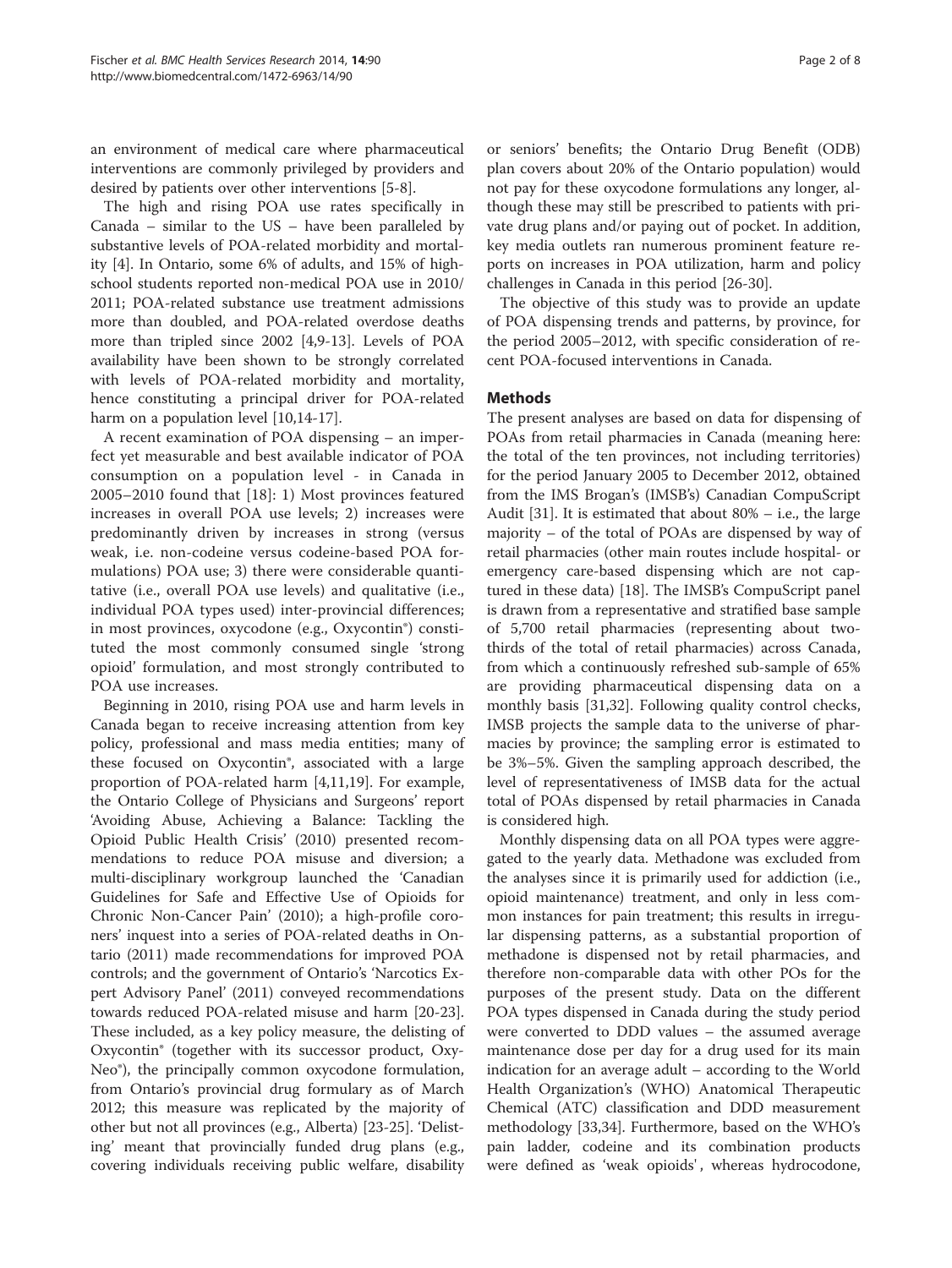<span id="page-2-0"></span>hydromorphone, oxycodone, fentanyl, meperidine, and morphine formulations were defined as 'strong opioids' for the purpose of combination analysis [[35](#page-6-0)]. On this basis, and applying corresponding provincial population estimates from Statistics Canada [\[36](#page-7-0)], the annual dispensing rates for each PO, as well as for 'weak POs' and 'strong POs' were calculated for each province, as well as the Canada total, as the number of DDDs per 1000 population/day, and compared inter-jurisdictionally and over-time. As an additional indicator, we calculated the annual provincial ratios of dispensing of weak POs/ strong POs for the years 2005 and 2012 each. Changes in the ratios (10 pairs) were tested for significance by McNemar test.

## Results

Throughout each year of the study period, Alberta featured the highest, and Quebec had the lowest total POA dispensing levels; there was a greater than 3-fold difference in annual total POA dispensing between these two provinces. In all but one province (Ontario), annual total POA dispensing (i.e., weak and strong POAs combined) increased from 2005 to 2012; four provinces (BC, AB, SK, ON; see Table 1 for list of provinces' full names) indicated a decrease in overall POA dispensing levels in 2011–2012. While strong POA dispensing increased substantively in each province between 2005 and 2011, four provinces (BC, AB, MN, ON) indicated decreases in 2011–2012. Dispensing of oxycodone formulations – as a specific sub-group of strong opioids – increased in all provinces 2005–2011, yet decreased in seven provinces 2011–2012. Weak opioid dispensing remained overall levelled – except for Manitoba, which featured substantive increases – in most provinces 2005–2012. The ratio of weak/strong POA dispensing decreased for each province between the years 2005 and 2012; while this ratio was 1 or greater for all provinces in 2005, it was 1 or smaller for half the provinces in 2012. These changes overall approached but did not reach statistical significance (exact McNemar's test p-value: 0.0625).

Figures [1](#page-3-0) and [2](#page-4-0) focusing on individual (strong) POA formulations and comparing the years 2005 to 2012, fentanyl dispensing increased in all provinces, and was highest in Ontario (both years), and lowest in Prince Edward Island (2005) and Newfoundland (2012). Hydrocodone dispensing decreased in most provinces, yet was far higher in Ontario than any other province (both years), and lowest in Manitoba (2005) and Alberta (2012). Hydromorphone dispensing consistently increased in all provinces, and was highest in Nova Scotia and lowest in Newfoundland (both years, respectively). Meperidine dispensing decreased in the majority of provinces, and was highest in Newfoundland and lowest in Manitoba (both years). Morphine dispensing increased and decreased in about half of the provinces, respectively, and was highest in British Columbia (2005) and Newfoundland (2012), and lowest in Quebec (both years). Oxycodone dispensing was highest in Ontario (both years) and lowest in Quebec (2005) and Nova Scotia (2012; for over-time dispensing trends for oxycodone see above).

## **Discussion**

First, our analyses extend observations about key patterns and trends in POA dispensing in Canada observed in earlier examinations [[18\]](#page-6-0). Concretely, POA dispensing levels substantively increased in the study period, except for notable decreases between 2011 and 2012 (see also below). The observed previous increases in POA

| Table 1 Annual change rates and ratios for opioid dispensing in Canada, by province and for Canada (total), 2005–2011 |  |  |  |
|-----------------------------------------------------------------------------------------------------------------------|--|--|--|
|-----------------------------------------------------------------------------------------------------------------------|--|--|--|

| Province                  | Change rate (%) in dispensing |           |              |           |           |           | Opioid dispensing ratio |      |
|---------------------------|-------------------------------|-----------|--------------|-----------|-----------|-----------|-------------------------|------|
|                           | <b>Strong opioids</b>         |           | Weak opioids |           | Oxycodone |           | Weak/Strong             |      |
|                           | 2005-2011                     | 2011-2012 | 2005-2011    | 2011-2012 | 2005-2011 | 2011-2012 | 2005                    | 2012 |
| British Columbia (BC)     | $+48.5$                       | $-2.0$    | $-3.8$       | $-1.6$    | $+135.0$  | $-9.0$    | 2.7                     | 1.8  |
| Alberta (AB)              | $+29.3$                       | $-3.9$    | $-0.4$       | $+1.7$    | $+64.7$   | $-9.7$    | 2.8                     | 2.2  |
| Saskatchewan (SK)         | $+98.7$                       | $+1.2$    | $+26.2$      | $-3.4$    | $+88.2$   | $-18.1$   | 1.5                     | 0.9  |
| Manitoba (MN)             | $+98.2$                       | $-2.9$    | $+37.4$      | $+3.0$    | $+118.2$  | $-11.5$   | 4.2                     | 3.1  |
| Ontario (ON)              | $+39.5$                       | $-15.2$   | $-12.3$      | $-7.7$    | $+75.2$   | $-24.4$   | 1.4                     | 0.9  |
| Quebec (QC)               | $+45.4$                       | $+2.9$    | $-5.4$       | $-2.2$    | $+88.5$   | $+0.6$    | 1.0                     | 0.6  |
| New Brunswick (NB)        | $+39.0$                       | $+1.2$    | $-0.7$       | $+0.1$    | $+56.9$   | $-8.4$    | 1.5                     | 1.1  |
| Nova Scotia (NS)          | $+43.5$                       | $+2.7$    | $-4.6$       | $-2.6$    | $+29.1$   | $-9.7$    | 1.3                     | 0.8  |
| Prince Edward Island (PE) | $+62.8$                       | $+6.0$    | $-3.8$       | $-3.2$    | $+98.4$   | $+2.1$    | 1.8                     | 1.0  |
| Newfoundland (NL)         | $+71.8$                       | $+5.2$    | $-1.3$       | $+5.0$    | $+93.3$   | $+2.0$    | 2.5                     | 1.5  |
| Canada (CA)               | $+43.4$                       | $-7.9$    | $-3.3$       | $-2.8$    | $+80.4$   | $-17.2$   | 1.7                     | 1.2  |

Annual change rates for 'strong opioid', 'weak opioid' and 'oxycodone' dispensing (2005–2011 and 2011–2012) and annual dispensing ratios weak/strong opioids (2005 and 2012), by province and Canada total.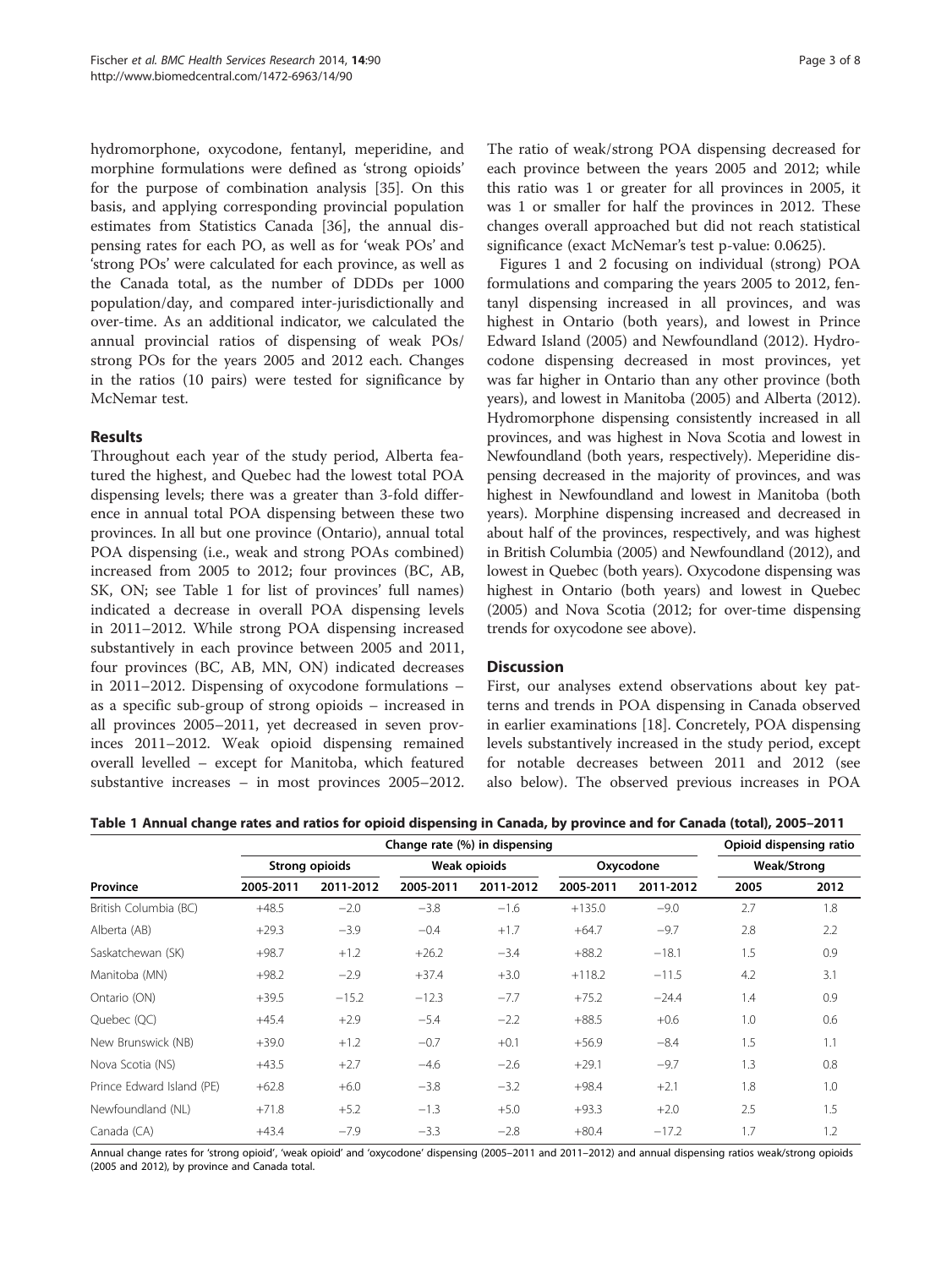<span id="page-3-0"></span>

utilization had been driven largely by increases in 'strong opioids' dispensing; consequently, half of the provinces (in DDDs) dispensed more 'strong opioids' than 'weak opioids' in 2012. Furthermore, considerable inter-provincial heterogeneity between the provinces regarding quantities and types of individual POs dispensed continued, including the remarkably substantive (i.e., three-fold) differences in POA dispensing levels between the highest (Alberta) and lowest (Quebec) province. It may be assumed that – similar to explanations of differences in POA utilization on international levels – the inter-provincial quantitative and qualitative differences in POA utilization observed in Canada are a result of a multitude of factors, including key differences in drug regulation or formularies, monitoring and especially reimbursement schemes (all of which are set independently on provincial levels) as well as details of medical culture and practice [[6](#page-6-0)[,37-39\]](#page-7-0). Our observations are set in the context of Canada where utilization levels of other key psychotropic drugs (e.g., benzodiazepines, antidepressants) have also substantively increased in recent years (e.g., 1998–2007), yet also display considerable interprovincial differences in levels (e.g., up to two-fold) [\[40](#page-7-0)]. While global increases in POA utilization have been rationalized with urgent needs to improve health care, especially for chronic pain, it remains unclear whether Canada is home to higher levels of pain or addresses pain more effectively than comparable nations with substantially lower POA utilization levels; this question continues to be preeminent given the mixed evidence on the efficacy of POAs in the treatment of pain [\[2,](#page-6-0)[41](#page-7-0)-[44](#page-7-0)].

Notable changes in POA dispensing trends in Canada, however, occurred between 2011 and 2012, when overall POA – and specifically 'strong opioid' – dispensing suddenly decreased in several provinces. The largest proportion of these reductions (>80%) related to reductions in oxycodone dispensing – the POA formulations that had constituted the largest share of 'strong opioid' dispensing to date and has been associated with a disproportionate amount of POA-related harm in most provinces [[4,18,19\]](#page-6-0). Reductions in oxycodone dispensing (24% in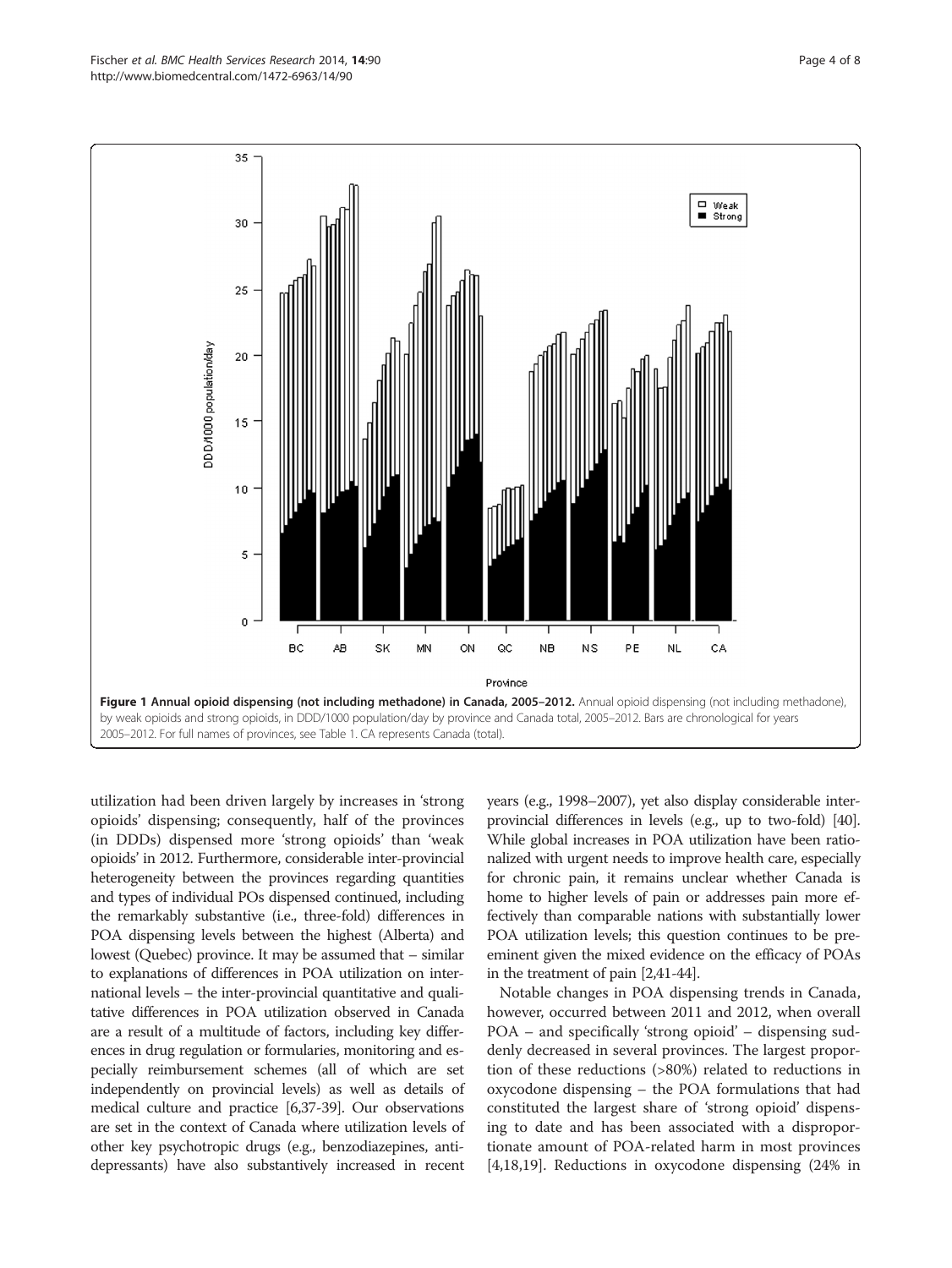<span id="page-4-0"></span>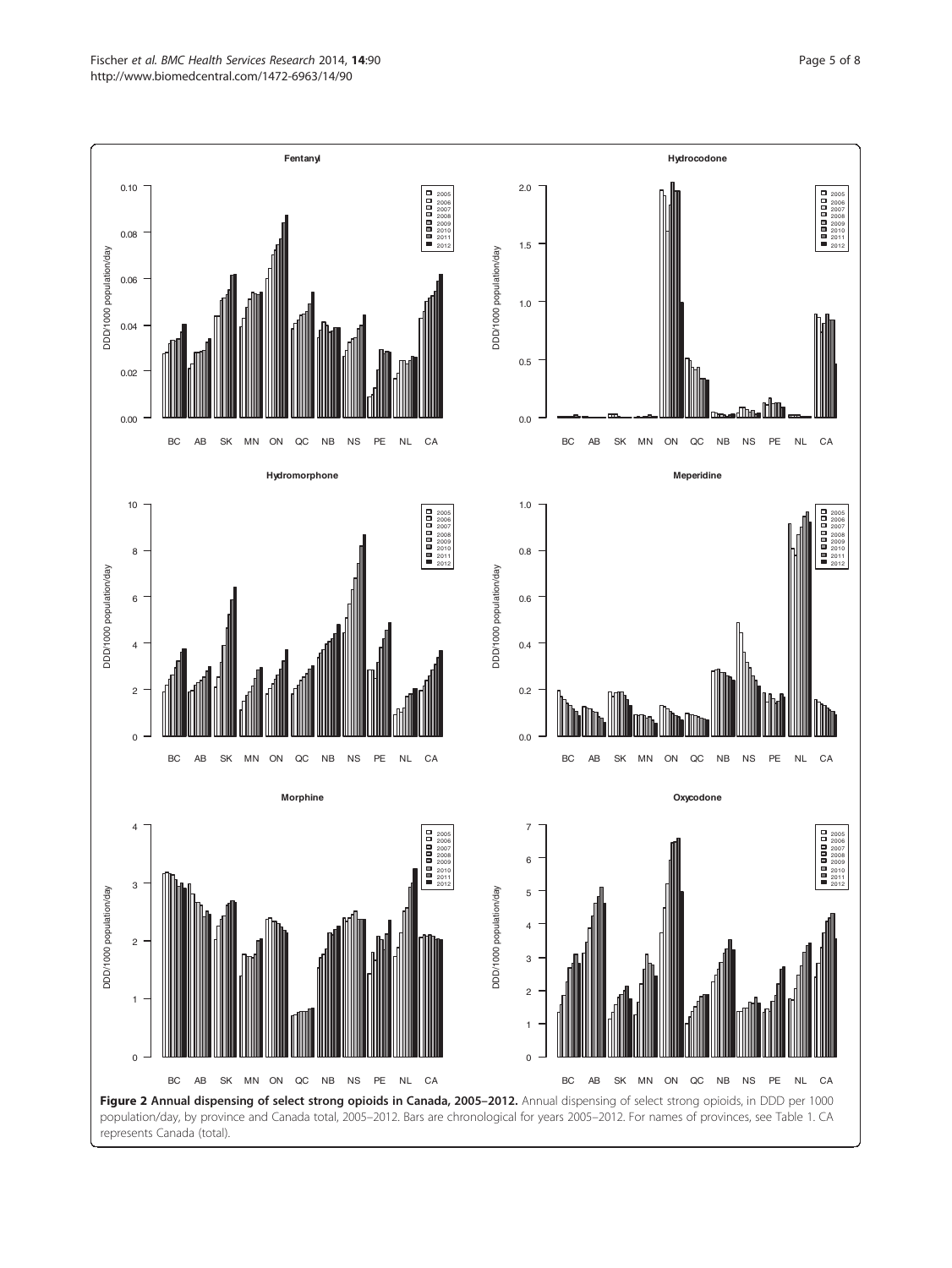2011–2012) were largest in Ontario – the province with the previously highest oxycodone utilization levels in Canada – where total POA dispensing in 2012 was consequently reversed to below-2005 levels [\[18](#page-6-0)]. These trend-reversing developments in POA dispensing occurred following – and are likely related to – a variety of recent interventions aiming at improved POA use regulation and control, most prominently including the 'delisting' of Oxycontin® (effective March 2012) from the majority of provincial drug formularies [\[23](#page-6-0)-[25\]](#page-6-0). Notably, reductions in oxycodone dispensing were not observed in several of the jurisdictions where Oxycontin® was also delisted, yet equally occurred in a province (Alberta) where delisting did not occur. Also given that the present study period captured only a small timeframe  $\left($  <1 year) following the delisting of Oxycontin<sup>®</sup>, it remains to be evaluated what further trends and possible changes in POA utilization may follow the above interventions, yet also what factors may be behind the interprovincially varying trends in oxycodone use from 2011 onward.

While a large proportion of recent policy and media attention regarding POA use and harm in Canada has focused on Oxycontin® and its delisting, this perspective may be unduly narrow and limited, as several other factors could have contributed to the reductions in 'strong opioid' dispensing. For example, the extensive media attention on POA related harm, the new National Opioid Guidelines, or widely publicized coroners' investigations into PO-related overprescribing and deaths (e.g., in Ontario) could have all resulted in more cautious or restrained POA prescribing by physicians [[12,21,](#page-6-0)[45\]](#page-7-0). While none of the above cited events technically forced reductions in POA prescribing, these could have entailed an overall 'chilling effect' described in other contexts, making physicians more hesitant or unwilling to prescribe POAs [\[46-48](#page-7-0)]. Dasgupta et al. examined the levels and potential impact of media reporting on POA abuse and found a positive correlation [\[45](#page-7-0)]; however, in the distinct context of the present study, the impact of media reporting may have contributed to lesser levels of POA prescribing.

Importantly, however, we also observed increases in select other 'strong opioids' – specifically, fentanyl and hydromorphone – in most provinces occurring in parallel to the decreases in oxycodone dispensing. These developments could point to a possible (partial) 'substitution effect', i.e. that other 'strong opioids' were increasingly prescribed where oxycodone utilization has been reduced, as possible development raised as a concern when the broad-based Oxycontin® delisting occurred [[24,25,](#page-6-0)[49\]](#page-7-0). 'Substitution effects' have been described for both POAs and non-POA psychotropic medications subsequent to the implementation of tighter regulatory

controls or monitoring, entailing shifts in both utilization and harm (e.g., in morbidity or mortality) [[50](#page-7-0)-[52](#page-7-0)].

As a limitation of these analyses, community (i.e., retail pharmacy) dispensing accounts only for a part (yet the large majority) of POA dispensing in Canada; in addition, dispensing amounts do not necessarily equate consumption data yet are a best available and closest measurable proxy indicator of POA consumption.

## Conclusions

In sum, both the key drivers behind, yet especially various key consequences of the observed recent changes in POA dispensing in Canada, need to be systematically evaluated from both clinical and population health perspectives, also given the strong evidence that POA dispensing levels are closely associated with levels of key harm (e.g., non-medical prescription opioid use (NMPOU) morbidity, mortality) indicators [\[14-16](#page-6-0)[,53](#page-7-0)]. For example, recent data have found a significant reduction in non-medical POA use in the general Ontario adult population, which may be related to recent reductions in overall POA availability [[54](#page-7-0)]. At the same time, we note the observed key changes in POA dispensing levels occurred prior to the launch of a Canadian 'National Prescription Drug Use Strategy' – a package of recommendations and measures aimed at the prevention, surveillance, treatment and enforcement of POArelated problems assembled by various governmental agencies and non-governmental stakeholders – in 2013 [[55\]](#page-7-0). While the implementation and potential effects of these proposed measures remain to be assessed, they could not have had any impact on the data presented here, as the study period ended before these interventions were announced or implemented.

#### Abbreviations

AB: Alberta; BC: British Columbia; CA: Canada; CCSA: Canadian Centre on Substance Abuse; DDD: Defined Daily Doses; EMEs: Established market economies; IMSB: IMS Brogan; MN: Manitoba; NB: New Brunswick; NL: Newfoundland; NMPOU: Non-medical prescription opioid use; NS: Nova Scotia; ON: Ontario; PE: Prince Edward Island; POA: Prescription opioid analgesic; QC: Quebec; SK: Saskatchewan; WHO's ATC: World Health Organization's Anatomical Therapeutic Chemical.

#### Competing interests

The authors declare that they have no competing interests.

#### Authors' contributions

BF and JR designed the study; WJ carried out the statistical analyses. All authors interpreted the results. BF led the writing, to which all authors actively contributed. All authors read and approved the final manuscript.

#### Authors' information

BF, PhD, is Professor and CIHR/PHAC Chair in Applied Public Health in the Faculty of Health Sciences and the School of Criminology, as well as Director of the Centre for Applied Research in Mental Health and Addictions (CARMHA) at Simon Fraser University, Vancouver; he is also a Senior Scientist in Social and Epidemiological Research, Centre for Addiction and Mental Health (CAMH), Toronto, and Professor (status) in the Department of Psychiatry, University of Toronto. His main research foci include the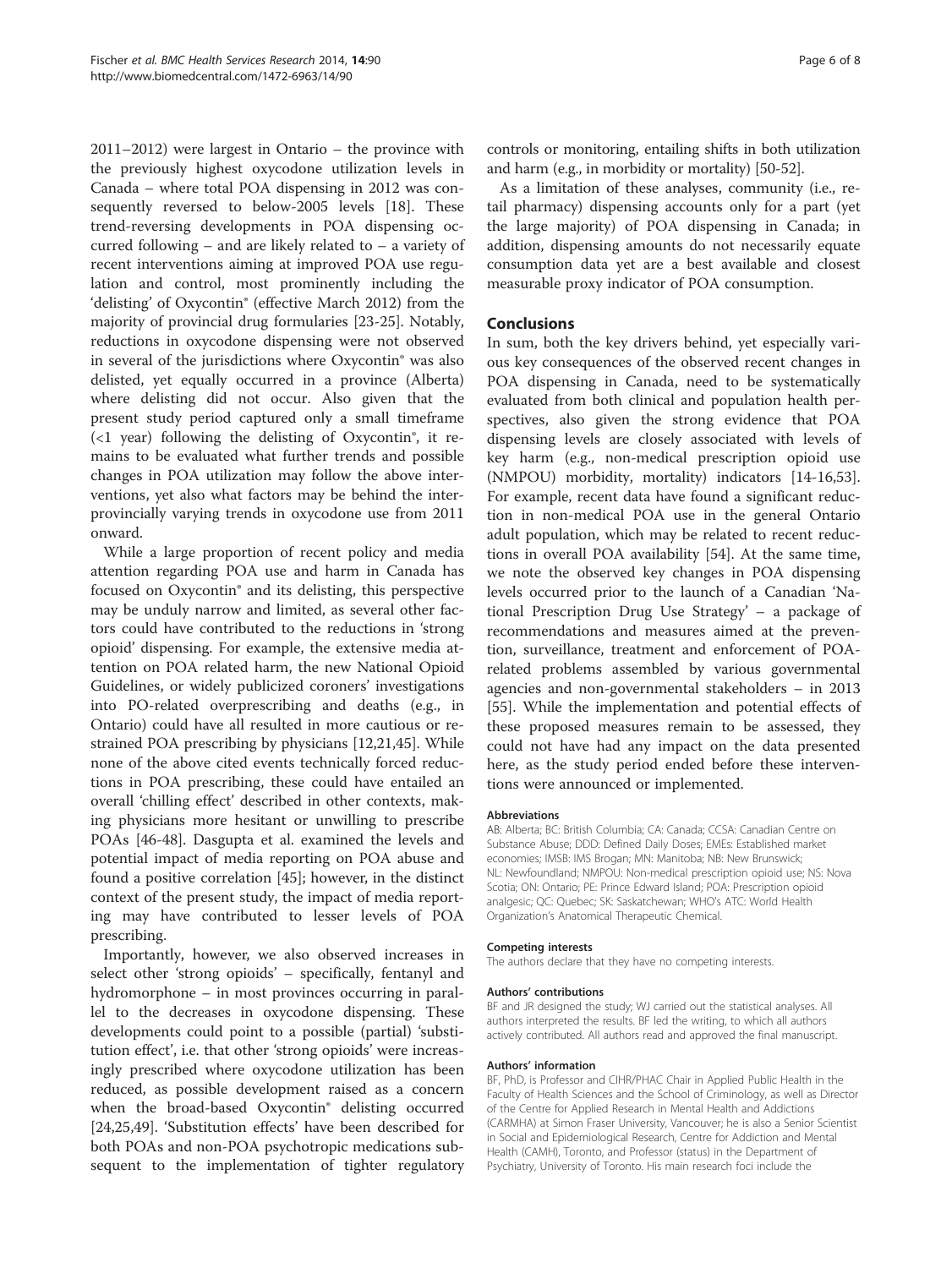<span id="page-6-0"></span>epidemiology and harms of and interventions for illicit and prescription drug misuse.

WJ, MSc, is a Research Associate and Adjunct Professor at CARMHA, Faculty of Health Sciences, Simon Fraser University. He has also worked with the Hospital Planning and Development Department of the Greater Vancouver Regional Hospital District and the University of British Columbia. He has served as a design and statistical analysis consultant to numerous research projects in the mental health and substance use fields; his current research activities include pharmaco-epidemiological analyses of treatment patterns of mental and substance abuse disorders in the general population of British Columbia, Canada.

JR, PhD, is Professor and Inaugural Chair, Addiction Policy, Dalla Lana School of Public Health, University of Toronto, as well as Director, Social and Epidemiological Research (SER) Department, Centre for Addiction and Mental Health (CAMH), Toronto; he is also the Head of the Epidemiological Research Unit, Clinical Psychology and Psychotherapy, at the Dresden University of Technology in Dresden, Germany. His main research foci include global alcohol and prescription opioid use and harm epidemiology; burden of disease and evaluation of interventions and policy for substance use.

#### Acknowledgements

POA dispensing estimations data used in the present study were provided by IMS Brogan. The authors acknowledge Ms. Chantal Burnett's skilled assistance in the preparation of this manuscript. BF and JR acknowledge several Canadian Institutes of Health Research (CIHR) grants (specifically SAF-94814 and GIR-109852). BF also acknowledges salary and research support from a CIHR/PHAC Applied Public Health Research Chair. The funding bodies had no role in the design, collection, analysis and interpretation of data; in the writing of the manuscript; or in the decision to submit the manuscript for publication.

#### Author details

<sup>1</sup> Centre for Applied Research in Mental Health and Addiction (CARMHA), Faculty of Health Sciences, Simon Fraser University, Vancouver, Canada. <sup>2</sup>Social and Epidemiological Research, Centre for Addiction and Mental Health (CAMH), Toronto, Canada. <sup>3</sup>Department of Psychiatry, University of Toronto, Toronto, Canada. <sup>4</sup>Dalla Lana School of Population Health, University of Toronto, Toronto, Canada. <sup>5</sup>Technische Universität, Dresden, Germany.

#### Received: 3 October 2013 Accepted: 21 February 2014 Published: 26 February 2014

#### References

- International Narcotics Control Board (INCB): Narcotic Drugs Technical Report: Estimated World Requirements for 2013 – Statistics for 2011. New York, NY: United Nations; 2013.
- 2. Brennan F, Carr DB, Cousins M: Pain management: a fundamental human right. Anesth Analg 2007, 105(1):205–221.
- 3. Lohman D, Schleifer R, Amon JJ: Access to pain treatment as a human right. BMC Med 2010, 8:8.
- 4. Fischer B, Argento E: Prescription opioid related misuse, harms, diversion and interventions in Canada: a review. Pain Physician 2012, 15(3 Suppl):ES191–ES203.
- 5. Fischer B, Keates A, Bühringer G, Reimer J, Rehm J: Prescription opioid misuse: Why so markedly higher in North America compared to the rest of the world? Addiction 2014, 109(2):177–181.
- 6. Galvez R: Variable use of opioid pharmacotherapy for chronic noncancer pain in Europe: causes and consequences. J Pain Palliat Care Pharmacother 2009, 23(4):346–356.
- 7. Seya M, Gelders S, Achara OU, Milani B, Scholten WK: A first comparison between the consumption of and the need for opioid analgesics at country, regional, and global levels. J Pain Palliat Care Pharmacother 2011, 25(1):6–18.
- Van Zee A: The promotion and marketing of OxyContin: commercial triumph, public health tragedy. Am J Public Health 2009, 99(2):221–227.
- Fischer B, Ialomiteanu A, Boak A, Adlaf E, Rehm J, Mann R: Prevalence and Key covariates of non-medical prescription opioid Use among the general secondary student and adult populations in Ontario, Canada. Drug Alcohol Rev 2013, 32(3):276–287.
- 10. Fischer B, Nakamura N, Urbanoski K, Rush B, Rehm J: Correlations between population levels of prescription opioid use and prescription opioidrelated substance use treatment admissions in the USA and Canada since 2001. Public Health 2012, 126(9):749–751.
- 11. Dhalla IA, Mamdani MM, Sivilotti ML, Kopp A, Qureshi O, Juurlink DN: Prescribing of opioid analgesics and related mortality before and after the introduction of long-acting oxycodone. CMAJ 2009, 181(12):891–896.
- 12. Office of the Chief Coroner of Ontario: Office of the Chief Coroner Report for 2009–2011. Toronto, ON: Ministry of Community Safety and Correctional Services; 2012.
- 13. Drug and Alcohol Treatment Information System (DATIS): Substance Abuse Statistical Tables: Fiscal Year 2007/2008 to Fiscal Year 2011/2012. Toronto, ON: Centre for Addiction & Mental Health; 2012.
- 14. Fischer B, Jones W, Rehm J: High correlations between levels of consumption and mortality related to strong prescription opioid analgesics in British Columbia and Ontario, 2005–2009. Pharmacoepidemiol Drug Saf 2013, 22(4):438–442.
- 15. Wisniewski AM, Purdy CH, Blondell RD: The epidemiologic association between opioid prescribing, non-medical use, and emergency department visits. J Addict Dis 2008, 27(1):1–11.
- 16. Dasgupta N, Kramer ED, Zalman MA, Carino S, Smith MY, Haddox JD, Wright C: Association between non-medical and prescriptive usage of opioids. Drug Alcohol Depend 2006, 82(2):135–142.
- 17. Dhalla IA, Mamdani MM, Gomes T, Juurlink DN: Clustering of opioid prescribing and opioid-related mortality among family physicians in Ontario. Can Fam Physician 2011, 57(3):e92-e96.
- 18. Fischer B, Jones W, Krahn M, Rehm J: Differences and over-time changes in levels of prescription opioid analgesic dispensing from retail pharmacies in Canada, 2005–2010. Pharmacoepidemiol Drug Saf 2011, 20(12):1269–1277.
- 19. Madadi P, Hildebrandt D, Lauwers AE, Koren G: Characteristics of opioidusers whose death was related to opioid-toxicity: a population-based study in Ontario, Canada. PLoS One 2013, 8(4):e60600.
- 20. Abuse A: Achieving a Balance: Tackling the Opioid Public Health Crisis. Toronto: College of Physicians and Surgeons of Ontario; 2010.
- 21. Canadian Guidelines for Safe and Effective Use of Opioids for Chronic Non-Cancer Pain. Hamilton: National Opioid Use Guideline Group (NOUGG); 2010.
- 22. Silversides A: Inquest jury seeks to take prescription opioids off Ontario's streets. BMJ 2011, 343:d4371.
- 23. Expert Working Group on Narcotic Addiction: The Way Forward: Stewardship for Prescription Narcotics in Ontario. Ontario: Ontario Ministry of Health and Long-Term Care; 2012.
- 24. Fischer B, Keates A: 'Opioid drought', Canadian-style? Potential implications of the 'natural experiment' of delisting oxycontin in Canada. Int J Drug Policy 2012, 23(6):495–497.
- 25. Weeks C: OxyContin delisting not the answer to opioid addiction, experts say. [[http://www.theglobeandmail.com/life/health-and-fitness/](http://www.theglobeandmail.com/life/health-and-fitness/health/conditions/oxycontin-delisting-not-the-answer-to-opioid-addiction-experts-say/article548948/) [health/conditions/oxycontin-delisting-not-the-answer-to-opioid-addiction](http://www.theglobeandmail.com/life/health-and-fitness/health/conditions/oxycontin-delisting-not-the-answer-to-opioid-addiction-experts-say/article548948/)[experts-say/article548948/\]](http://www.theglobeandmail.com/life/health-and-fitness/health/conditions/oxycontin-delisting-not-the-answer-to-opioid-addiction-experts-say/article548948/)
- 26. CBC: The Fifth Estate: Time bomb. [[http://www.cbc.ca/player/Shows/Shows/](http://www.cbc.ca/player/Shows/Shows/the+fifth+estate/Season+37/ID/2237145419/) [the+fifth+estate/Season+37/ID/2237145419/\]](http://www.cbc.ca/player/Shows/Shows/the+fifth+estate/Season+37/ID/2237145419/)
- 27. Blackwell T: Canada's deadly love affair with painkillers. [[http://news.](http://news.nationalpost.com/2011/11/14/canadas-deadly-love-affair-with-painkillers/) [nationalpost.com/2011/11/14/canadas-deadly-love-affair-with-painkillers/\]](http://news.nationalpost.com/2011/11/14/canadas-deadly-love-affair-with-painkillers/)
- Mehler-Paperny A: Ontario slow to act on prescription drug reforms, doctors charge. [[http://www.theglobeandmail.com/life/health-and-fitness/](http://www.theglobeandmail.com/life/health-and-fitness/ontario-slow-to-act-on-prescription-drug-reforms-doctors-charge/article547507/) [ontario-slow-to-act-on-prescription-drug-reforms-doctors-charge/](http://www.theglobeandmail.com/life/health-and-fitness/ontario-slow-to-act-on-prescription-drug-reforms-doctors-charge/article547507/) [article547507/\]](http://www.theglobeandmail.com/life/health-and-fitness/ontario-slow-to-act-on-prescription-drug-reforms-doctors-charge/article547507/)
- 29. CTV: W5: Prescription for tragedy. [\[http://www.ctvnews.ca/w5/w5](http://www.ctvnews.ca/w5/w5-producer-stephanie-kampf-undercover-1.994042) [producer-stephanie-kampf-undercover-1.994042\]](http://www.ctvnews.ca/w5/w5-producer-stephanie-kampf-undercover-1.994042)
- 30. Whelan E, Asbridge M, Haydt S: Representations of OxyContin in North American newspapers and medical journals. Pain Res Manag 2011, 16(4):252–258.
- 31. IMS Brogan (IMSB): IMSB Canadian compuscript audit. [[http://www.](http://www.imsbrogancapabilities.com/) [imsbrogancapabilities.com/\]](http://www.imsbrogancapabilities.com/)
- 32. Canadian Compuscript. Montreal: IMS Brogan; 2013.
- 33. WHO Collaborating Centre for Drug Statistics Methodology: ATC/DDD index. [[http://www.whocc.no/atc\\_ddd\\_index/](http://www.whocc.no/atc_ddd_index/)]
- 34. WHO Collaborating Centre for Drug Statistics Methodology: Definition and general considerations. [[http://www.whocc.no/ddd/](http://www.whocc.no/ddd/definition_and_general_considera/) definition and general considera/]
- 35. World Health Organization (WHO): WHO's Pain ladder. [[http://www.who.](http://www.who.int/cancer/palliative/painladder/en/) [int/cancer/palliative/painladder/en/](http://www.who.int/cancer/palliative/painladder/en/)]